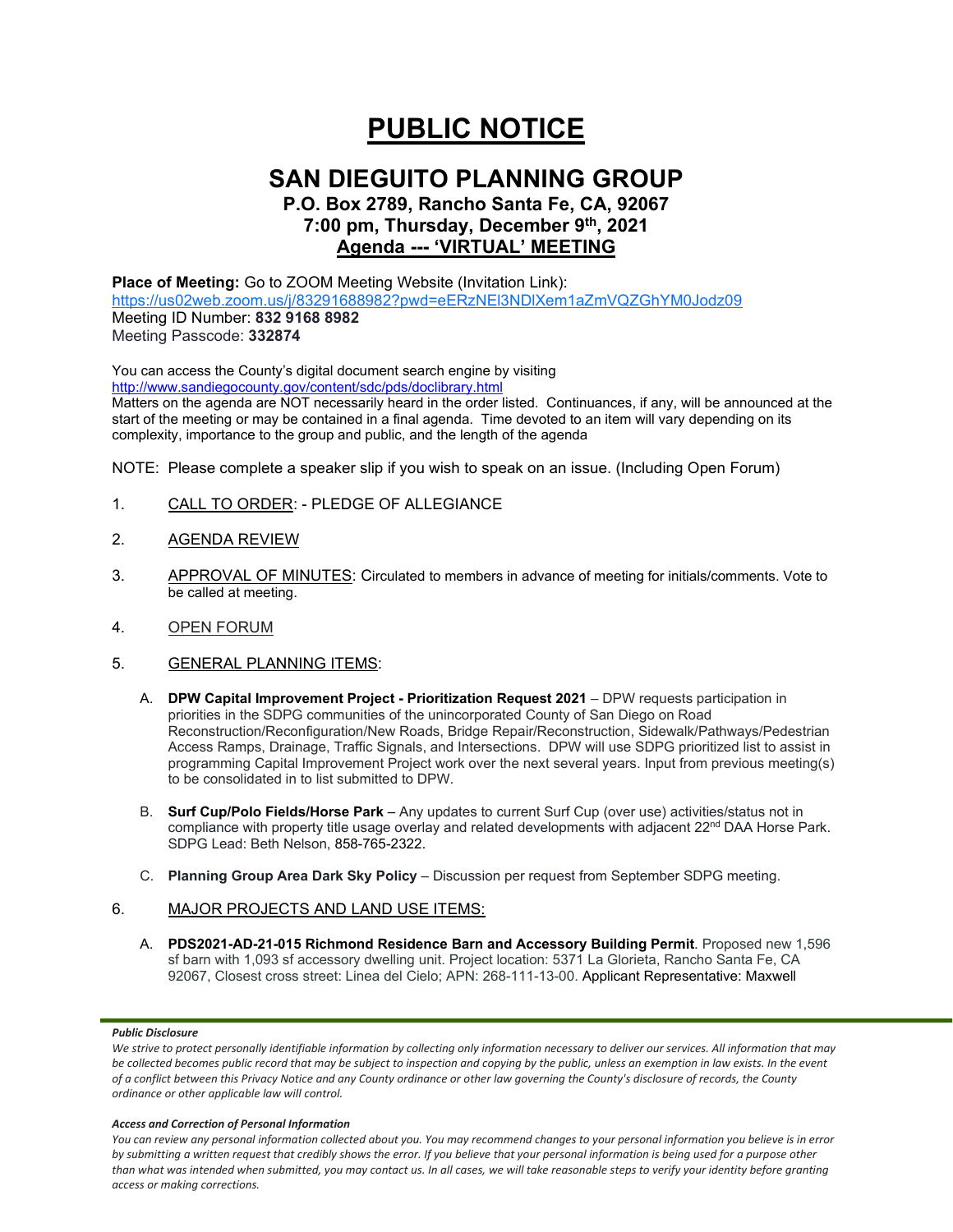Wuthrich (B+W Architect) 858-756-1788; PDS Planner: Hunter McDonald, 858-495-5330; SDPG Member: Laurel Lemarie, 858-756-2835 *Continue to December 2021 SDPG Meeting*

- B. **PDS2021-LDGRMJ-30331 Major Grading Permit.** Follow-up discussion and updates from last month's 7-0- 0-5 vote to send a comments letter to PDS Director. Major grading plan for the import site with excavation of 19,900 cubic yards, fill of 155,600 cubic yards, and import of 135,700 cubic yards to allow for future construction of an equestrian facility. Location: Country Club Drive, Escondido, CA 92029; APN: 235-011- 01, 235-011-02. Applicant: H Grove NK Investors, LLC, Santa Monica, CA; PDS Planner (unknown as of publication); SDPG Member: Susan Williams, 760-212-3280. *Continued to December 2021 SDPG Meeting*
- C. **PDS2021-AD-21-024 Tree Residence Accessory Building Permit** site located at 6415 Primero Izquierdo, Rancho Santa Fe, CA 92091, APN: 265-432-04-00, closest cross street: Lago Vista. Proposed new 6426 sq ft 2-story structure with 2987 sq ft of garage, storage and 576 lobby sq ft on the first floor; 2863 sq ft of guest and rec area on the second floor. Also 3563 sq. ft. basement. Applicant Contact: Mark Radford/Karl Voigtlander, 760-519-9008; PDS Planner: Hunter McDonald, 619-323-8864; SDPG Member: Joe Zagara, 858-756-4211.

*Continued to December 2021 SDPG Meeting*

- D. **PDS2021-STP-21-026/PDS2021-MUP-21-007 Via Monte Residence Site Plan**. Construct a new 4,854 square foot single family residence with an attached 750 square foot accessory dwelling unit and 4-car garage parking on an existing vacant 2.55 net acre parcel within an existing residential neighborhood. Location:16073 Via Monte (off El Camino Real north of San Dieguito Park), Rancho Santa Fe, CA 92067; APN: 302-180-60-00. Applicant (CWS Via Monte LP) Representative: Guy Oliver, 760-602-6406; PDS Planner: Souphalak Sakdarak, 619-323-4869; SDPG Member: Don Willis, 858-481-6922. *Continued to December 2021 SDPG Meeting*
- E. **PDS2021-STP-21-034 Niedernhofer Residential Guest House Site Plan**. 600 sq. ft. Guest House with deck. Location: 4733 Vista De La Tierra Del Mar, CA. 92014; APN: 302-032-15-00. Applicant Contact: Jim Dyjak, 619-244-3085; PDS Planner: Lauren Yzaguirre, 619-323-7021; SDPG Member: Don Willis, 858-481- 6922.

*Continued to December 2021 SDPG Meeting*

- F. **PDS2021-VAR-92-001W1 Variance, Fuglesang-Vadakan Residence.** Applicant requesting a reduction in the front yard setback from 100 feet to approximately 96 feet for an addition to an existing single-family dwelling into the front yard setback. The property currently contains a guest house in the front yard setback which will be demolished to allow for an addition to the single-family dwelling. The proposed addition will encroach into the front yard setback less than the existing guest house. Project location: 6605 La Valle Plateada, RSF, CA 92067; APN: 266-320-50-00. Access would be provided via an existing private driveway connected to a private road easement connected to La Valle Plateada. Applicant Representative: Doug Mansfield, 949-218-0408; PDS Planner: Lauren Yzaguirre, 619-323-7021; SDPG Member: Beth Nelson, 858-353-5773.
- G. **PDS2021-AD-21-008 Administrative Permit, Molnar Fence Modification**. Follow-up to September 2021 SDPG vote concerning this Administrative Permit. Site location: 4722 Sun Valley Road, Del Mar, CA 92014; APN: 302-202-1100. Applicant: Dave and Lisa Molnar, 858-442-1599; Applicant's Representative: Derek Berg, 760-390-0007; PDS Planner: Tabina Tonekaboni, 858-495-5418; SDPG Member: Don Willis, 858- 481-6922.

## 7. ADMINISTRATIVE MATTERS:

- **A.** Community Reports<br>**B.** Consideration and co
- **B.** Consideration and comments on circulation mail

## *Public Disclosure*

#### *Access and Correction of Personal Information*

*You can review any personal information collected about you. You may recommend changes to your personal information you believe is in error by submitting a written request that credibly shows the error. If you believe that your personal information is being used for a purpose other than what was intended when submitted, you may contact us. In all cases, we will take reasonable steps to verify your identity before granting access or making corrections.*

We strive to protect personally identifiable information by collecting only information necessary to deliver our services. All information that may *be collected becomes public record that may be subject to inspection and copying by the public, unless an exemption in law exists. In the event of a conflict between this Privacy Notice and any County ordinance or other law governing the County's disclosure of records, the County ordinance or other applicable law will control.*